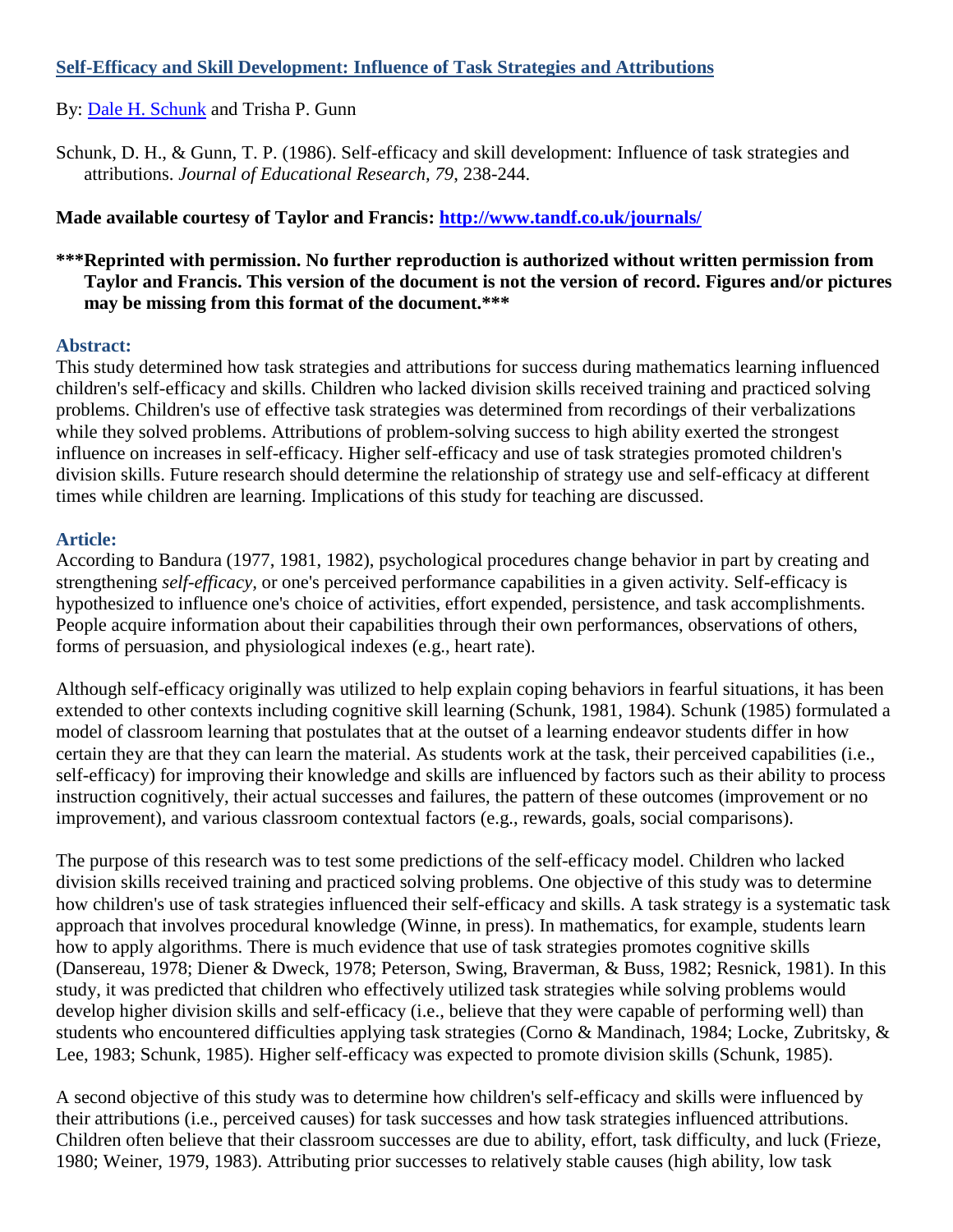difficulty) should lead to higher expectancies of future success than attributions to the more unstable causes of high effort and good luck (Fontaine, 1974; McMahan, 1973; Weiner, Nierenberg, & Goldstein, 1976).

It was predicted that use of task strategies would increase ability attributions, because task strategy use can lead to successful problem solving and task success is a prominent cue used in formulating ability attributions (Resnick, 1981; Weiner, 1974). Use of task strategies also was expected to promote attributions of success to low task difficulty, because children who effectively applied strategies should view the task as easier than children who experienced difficulties. Children who effectively applied task strategies were expected to place less emphasis on effort and luck as causes of success. Finally, attributions to high ability and low difficulty were predicted to increase self-efficacy and skills, whereas attributions to high effort and good luck were expected to negatively affect these outcomes (Fontaine, 1974; McMahan, 1973; Schunk, 1985; Weiner et al., 1976).

# **Method**

### *Subjects*

The sample included 50 children drawn from two elementary schools. Ages ranged from 9 years, 3 months to 10 years, 9 months *(M* = 10.0 years). The 28 boys and 22 girls were predominantly middle class. Because this study focused on self-efficacy and skill development, children's teachers were shown the division skill test and identified children who they felt could not solve correctly more than about 25% of the problems. These children were administered the pretest individually by one of two female adult testers.

# *Pretest*

**Self-efficacy.** Children's self-efficacy for solving division problems correctly was measured on a scale that ranged in 10-unit intervals from high uncertainty to complete certitude. Children initially received practice by judging their certainty of successfully jumping progressively longer distances. In this concrete fashion, children learned the meaning of the scale's direction and the different numerical values.

Following this practice, children were shown 18 sample pairs of division problems for about 2 seconds each, which allowed assessment of problem difficulty but not actual solutions. The two problems constituting each pair were similar in form and operations required and corresponded to one problem on the ensuing skill test although they involved different numbers. Children were judging their capability to solve different types of problems and not whether they could solve any particular problem. Children made each judgment privately by circling an efficacy value. They were advised to be honest and mark how they really felt. Scores were averaged across the 18 judgments.

**Division skill test.** The skill test was given next and included 18 problems ranging from one to three digits in the divisor and two to five digits in the dividend as follows: 7 problems with one-digit divisors, 8 with two-digit divisors, 3 with three-digit divisors (ranging from 3 to 5 digits in the dividend). Problems required "bringing down" numbers with and without remainders. Half of the 18 problems were similar to those children would solve during training, whereas to assess generalization the other half were more complex. For example, during training children had to bring down numbers once or twice per problem, whereas some skill test problems required bringing down three numbers.

The tester presented the problems one at a time and instructed children to examine each problem, indicate whether they wanted to try to solve it, and place each page on a completed stack when they finished solving the problem or chose not to work on it any longer. Children were given no performance feedback. The measure of skill was the number of problems solved correctly.

# *Training Procedure*

Over consecutive school days, children received four 40-minute training sessions, during which they worked on four training packets. The first two covered problems with one-digit divisors, and the latter two included twodigit divisors. Packets 2 and 4 required bringing down numbers. The format of each packet was identical. The first page explained and exemplified division operations with a problem completed step by step. The second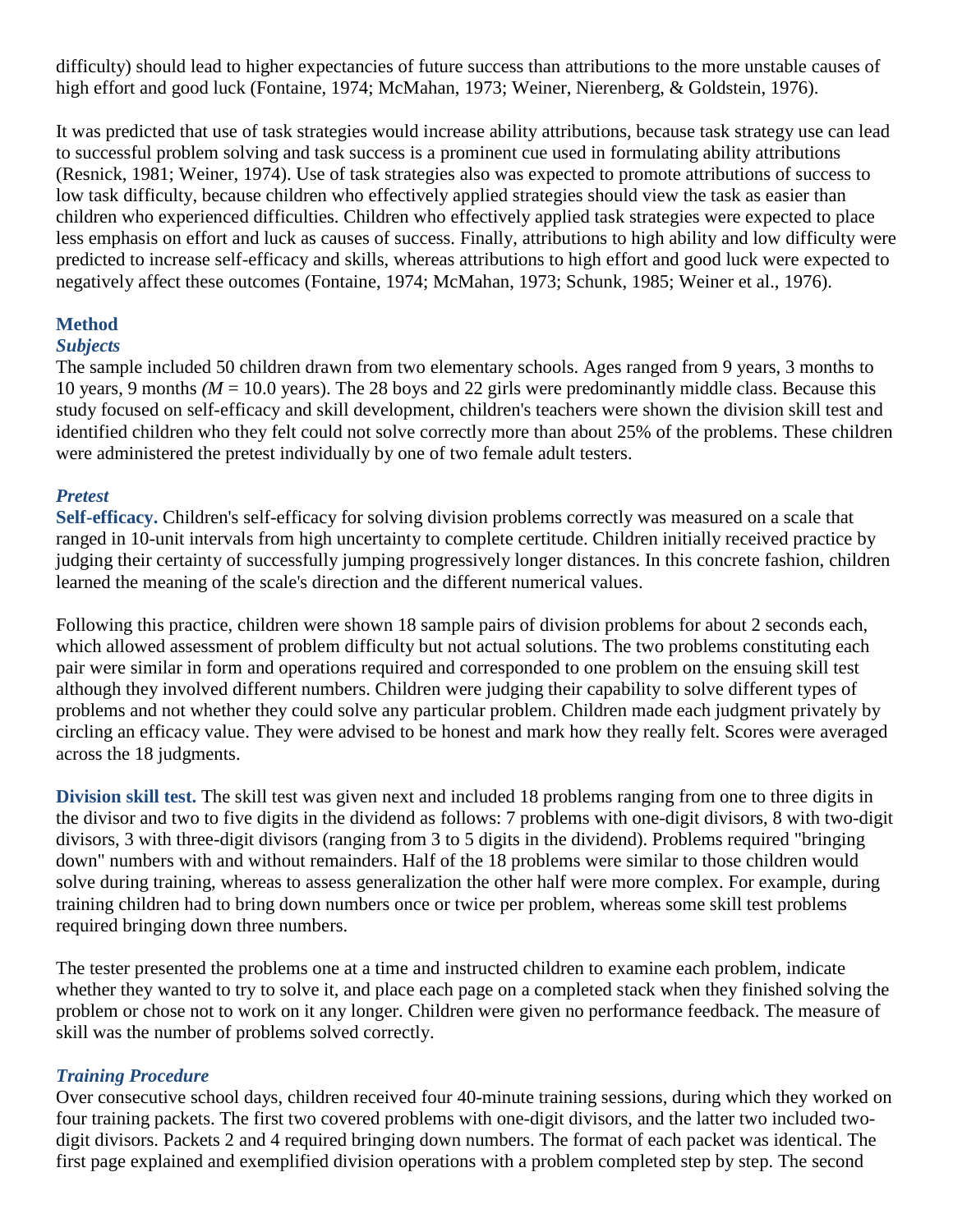page contained a practice problem, and the next several pages included problems to solve. Each packet included enough problems so that children could not complete all of them during the session.

An adult female proctor escorted children individually to a large room where they were seated away from others to preclude visual and auditory contact. Initially, the proctor reviewed the explanatory page by pointing to the operations while reading from the narrative. Children then worked the practice problem, after which the proctor stressed careful work and moved out of sight. Children solved problems alone and received no performance feedback on the accuracy of their solutions.

Children's use of task strategies was determined by having children verbalize aloud while solving problems. Verbalizations were collected about 10 minutes into the fourth session. The proctor explained to each child that she wanted them to talk out loud because she was interested in knowing what children think about as they solve problems. To lessen potential evaluative concerns about verbalizing, she explained that children might think about many things, such as what numbers to use, how well they are doing, and what they will do at recess or after school.

After the proctor showed children the tape recorder, they were given a problem to solve and reminded to say aloud everything they were thinking about. If at any time children did not verbalize for about 10 seconds the proctor reminded them of the instructions. Verbalizations were recorded for 20 minutes. The proctor supplied new problems as necessary.

The proctor remained silent during the taping except to inform children that their answers were correct and to give them a new problem. If children were baffled about how to proceed, the proctor referred to the explanatory page and reviewed the troublesome operation. When children verbalized an incorrect operation (e.g., 28 times 2 is 48), the proctor initially remained silent to see if they would correct the error. If they did not, she advised them to check the appropriate step, and she pointed out the error if children were still puzzled after checking their work.

### *Attributions*

Children's attributions for their problem solving during training were measured the day following the last training session. Four scales were shown on a sheet of paper; each ranged in intervals of 10 from *not at all to a whole lot.* The scales were labeled "good at it" (i.e., ability), "worked hard" (effort), "easy problems" (task), and "lucky" (luck). Label order was counter-balanced across subjects.

The tester explained that this paper showed four things that can help children work problems. The tester described the scale and each attribution and provided examples of how hypothetical children might mark each scale. Children were advised to think about their work during the four training sessions and mark how much they thought each factor helped them solve problems. They were told that their marks did not have to add to a certain number (e.g., 100). Children privately recorded their ratings.

### *Posttest*

The posttest was administered the next day. The self-efficacy and division-skill instruments and procedures were similar to those of the pretest except that a parallel form of the skill test was used to eliminate possible problem familiarity. For any given child, the same tester (who had not served as the child's training proctor) administered the pretest, attributional assessment, and posttest. All materials were scored by a third adult.

# *Task Strategies*

Verbalizations were transcribed verbatim, and each statement was classified by an adult unfamiliar with the purpose of the study. Where a statement was followed immediately by its answer (e.g., "How much is 4 times 5? 20."), the entire sequence was classified as one statement. The breakdown of this classification was as follows: task strategies 94.4%, miscellaneous statements 5.6%. The latter statements included achievement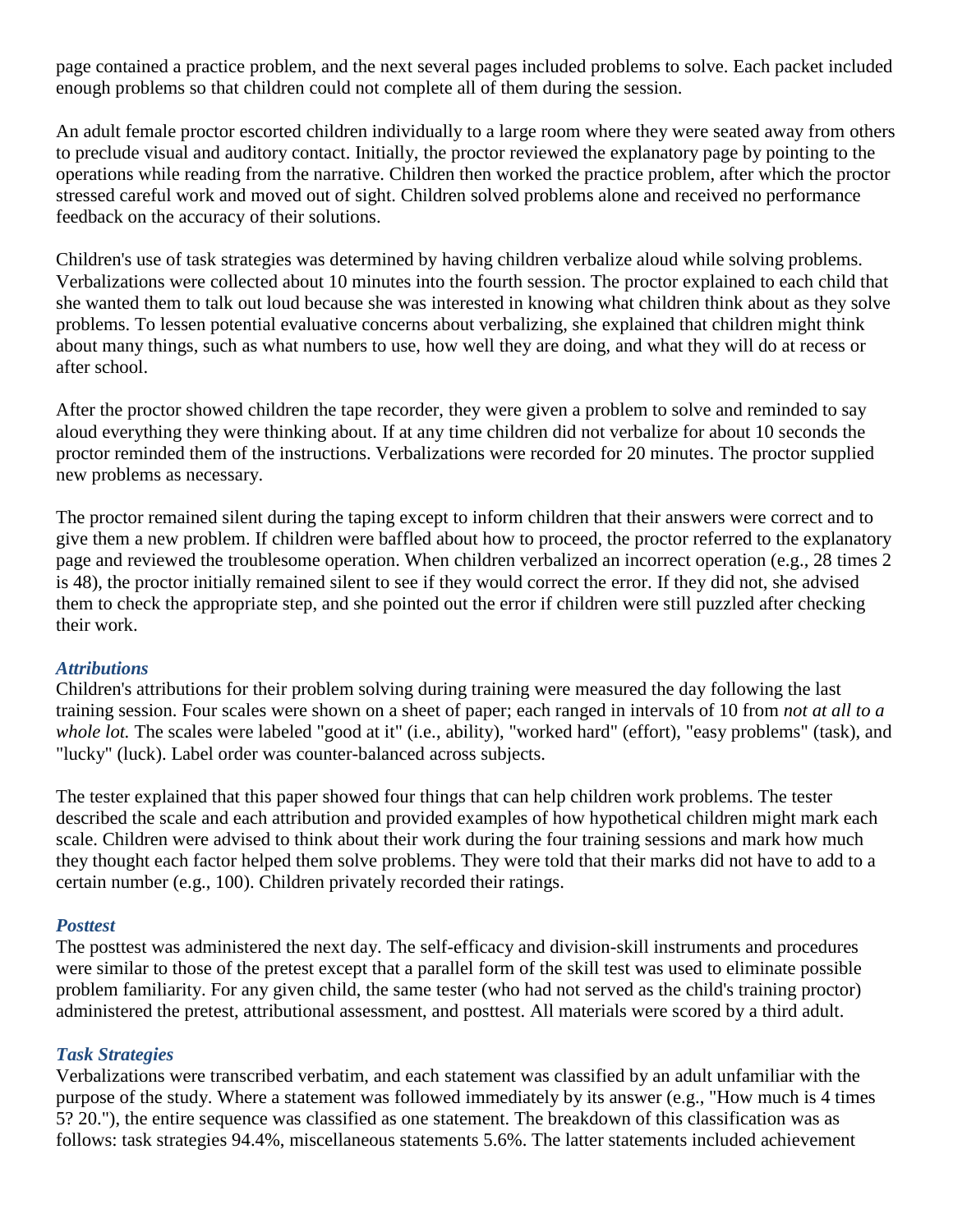beliefs that primarily reflected attributions (e.g., "I'm lousy at this," and, "That wasn't too hard"), and irrelevant statements (e.g., "Have you seen *E.T.?").* Miscellaneous statements were not included in the data analyses.

Task strategies were classified further as effective or ineffective by the same scorer. This categorization was checked by the authors; agreement was 94.6%. Where disagreement occurred, the statement was discarded.

**Effective task strategies.** These strategies were oriented toward problem solution and if properly followed would lead to a correct answer. Two distinct types were found: application and computation. Application strategies referred to properly applying steps in the division algorithm to the problem at hand. For example, in the problem 4109 divided by 16: "First I have to divide 16 into 41," and, "Now bring down the 0." Computation strategies involved accurate multiplication and subtraction: "16 times 2 is 32," "41 take away 32 is 9? Yes." Data initially were analyzed using separate application and computation categories. These categories were merged because they yielded similar patterns of results.

**Ineffective task strategies.** Ineffective strategies were task oriented but if followed would lead to an inaccurate solution. Examples of ineffective application strategies were: "Divide 41 into 16," and, "No numbers to bring down" (when there were). Ineffective computations included, "16 times 2 is 38," and, "41 take away 32 is 11."

### **Results**

Table 1 shows the means, standard deviations, and intercorrelations of all experimental measures. Data were analyzed using hierarchical multiple regression (Kerlinger & Pedhazur, 1973). Variables were added to each regression equation in predetermined steps based on the following temporal order: pretest efficacy, pre-test skill, effective task strategies, attributions (as a group), and posttest efficacy. No causal reciprocity was assumed between the attributional variables (Covington & Omelich, 1979). These results should be viewed with some caution. When multiple regression is employed with a small total sample size and a large number of predictors the regression coefficients can be unstable from one sample to another, especially when independent variables are intercorrelated (Kerlinger & Pedhazur, 1973).

| Measure                            |    |        | 4   |       | 6      |        | 8       | 9       | $\boldsymbol{M}$ | SD   |
|------------------------------------|----|--------|-----|-------|--------|--------|---------|---------|------------------|------|
| Pretest Efficacy <sup>a</sup>      | 16 | .18    | .18 | .10   | .17    | $-16$  | 21      | $.07**$ | 30 2             | 15.3 |
| Pretest $Skill^b(2)$               |    | $.31*$ | .18 | $-17$ | .24    | $-32*$ | 25      | $35*$   | 1.1              | 1.3  |
| Task Strategies <sup>c</sup> (3)   |    |        | .14 | $-14$ | 22     | $-15$  | 17      | $35*$   | 84.4             | 134  |
| $\text{Ability}^{\text{d}}(4)$     |    |        |     | $29*$ | $70**$ | $-.18$ | $67***$ | $45**$  | 75 3             | 24 1 |
| Effort <sup>d</sup> (5)            |    |        |     |       | $38**$ | 11     | 05      | 29*     | 889              | 170  |
| Task Ease <sup>d</sup> (6)         |    |        |     |       |        | 09     | $38**$  | 49**    | 70 8             | 18.5 |
| Luck <sup>d</sup> $(7)$            |    |        |     |       |        |        | $-42**$ | $-16$   | 32 2             | 287  |
| Posttest Efficacy <sup>a</sup> (8) |    |        |     |       |        |        |         | $37**$  | 710              | 20 6 |
| Posttest $Skull^b(9)$              |    |        |     |       |        |        |         |         | 71               | 3.9  |

Table 1.-Intercorrelations, Means, and Standard Deviations of Experimental Measures ( $N = 50$ )

Note. Numbers in column heads correspond to numbers in parentheses in Measure column

<sup>a</sup>Average judgment, range of scale. 10(low)-100<sup>b</sup>Number of correct solutions on 18 problems <sup>c</sup>Percentage of all task strategies classified as effective. <sup>d</sup>Range of scale. 0(low)-100.

\*p < 05. \*\*p < 01

### *Pretest Skill*

This variable was regressed on pretest self-efficacy with a nonsignificant result. Pretest efficacy accounted for 3% of the variation in skill, which suggests that when skills are low, factors other than self-efficacy (e.g., mathematical ability) might be better predictors.

### *Task Strategies*

Pretest self-efficacy and skill were entered as predictors, and pretest skill accounted for 8% of the variation in use of effective task strategies,  $F(1,47) = 4.44$ ,  $p < .05$ . The contribution of pretest efficacy (3%) was not significant.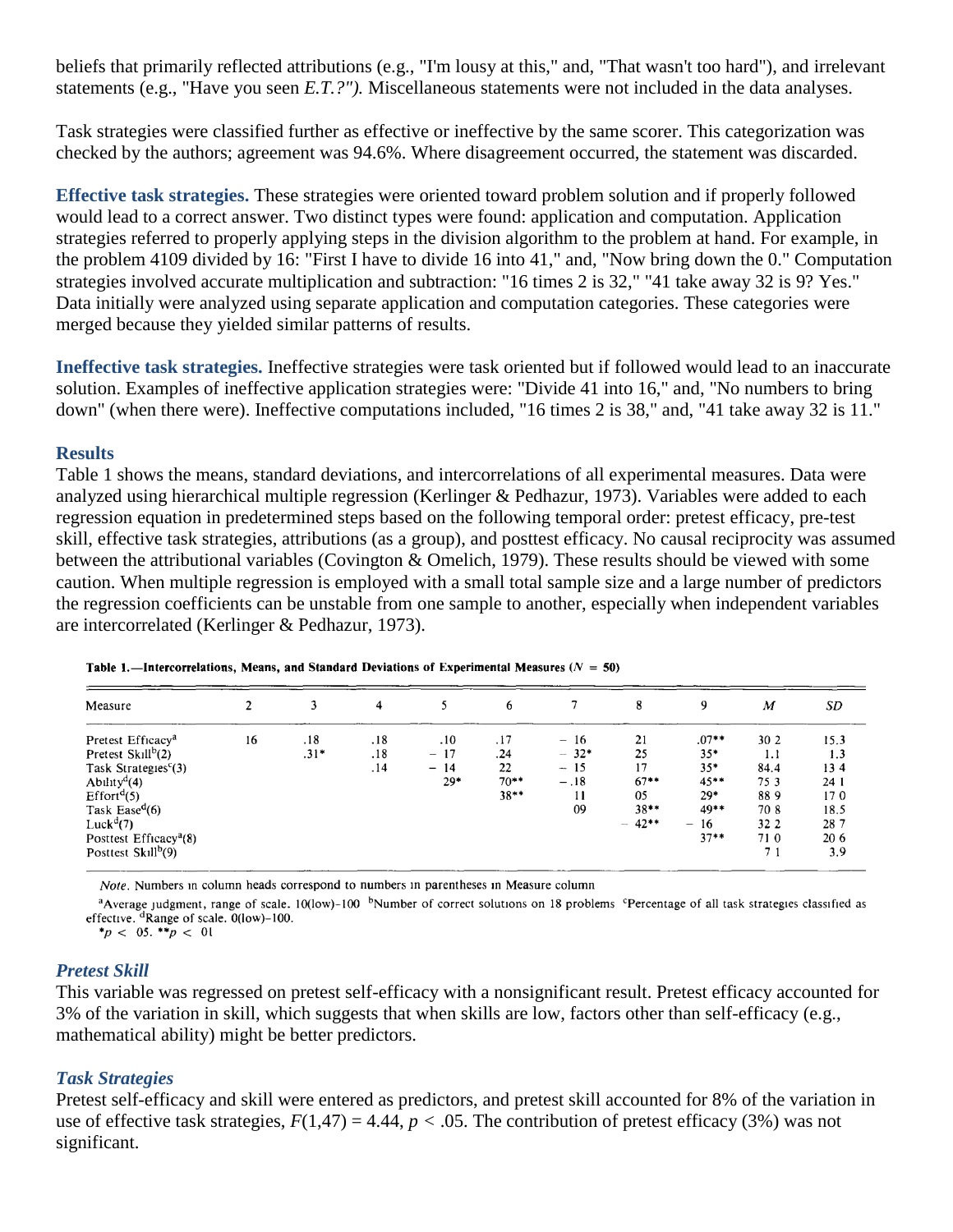### *Attributions*

**Ability.** This measure was regressed on pretest self-efficacy, pretest skill, and task strategies. These three predictors jointly accounted for 6% of the variation, but none of the individual contributions were statistically significant.

**Effort.** The same three predictors jointly accounted for 6% of the variation in effort attributions. As before, the individual contributions were not statistically significant.

**Task difficulty.** The joint contribution of the four predictors was 9%, but none of the predictors ac-counted for a significant portion of the variability.

**Luck.** A significant effect was obtained for pretest skill  $(9\%)$ ,  $F(1,46) = 4.49$ ,  $p < .05$ . This effect was in a negative direction. Jointly, the predictors accounted for 12% of the variation in luck attributions.

### *Posttest Self-Efficacy*

Seven predictors jointly accounted for 5607o of the variation in posttest efficacy. Two predictors accounted for significant increments in the explained variability ( $df = 1$ , 42): ability attributions ( $R^2 = .43$ ,  $F = 40.57$ ,  $p <$ .001), and luck attributions ( $R^2 = .07$ ,  $F = 6.46$ ,  $p < .05$ ). The effect due to luck attributions was in a negative direction.

### *Posttest Skill*

Posttest skill was regressed on the preceding seven predictors, along with posttest efficacy. Each of the following accounted for a significant increment in variability ( $df = 1$ , 41): posttest efficacy ( $R^2 = .17$ ,  $F =$ 11.82,  $p < .01$ ) task strategies and ( $R^2 = .12$ ,  $F = 8.81$ ,  $p < .01$ ). Both effects were in a positive direction. The eight predictors jointly accounted for 43% of the variability.

### *Path Analysis*

To further explore the theoretical relationships between variables, path analysis was applied to the data (Kenny, 1979; Kerlinger & Pedhazur, 1973). For this analysis, self-efficacy and skill were represented as change scores (posttest minus pretest) to remove pretest variability without adding extra paths from pretest scores. Although change scores can be unreliable (Cohen & Cohen, 1983), their use fits with the self-efficacy model, which emphasizes behavioral improvement as a function of increases in self-efficacy (Bandura, 1977, 1982). The path model is shown in Figure 1, where numbers refer to standardized regression coefficients (beta weights).

Consistent with prediction, greater use of effective task strategies positively influenced attributions of success to high ability and low task difficulty and related negatively to effort and luck attributions. Ability attributions exerted the largest direct effect on changes in self-efficacy. Consistent with prediction, negative effects of effort and luck attributions on self-efficacy were obtained. The direct effects of task strategies and attributions to low task difficulty on self-efficacy were small; the latter was in the opposite direction than predicted.

The largest direct influence on changes in division skill was due to effective task strategies, and changes in skill also were affected strongly by variations in self-efficacy. Unexpectedly, effort attributions bore a positive relationship to changes in skill. Figure 1 shows that ability and task attributions, while influencing skill changes in the predicted direction, exerted only moderate direct influences. Attributions to luck did not directly affect changes in skill.

### **Discussion**

This study shows that effective task strategies and attributions for task success have important effects on achievement outcomes. Greater use of strategies bore a positive relationship to ability and task-difficulty attributions and a negative relationship to effort and luck attributions. Although task strategies did not have a large direct effect on changes in self-efficacy, variations in strategy use exerted the strongest direct influence on skill improvement.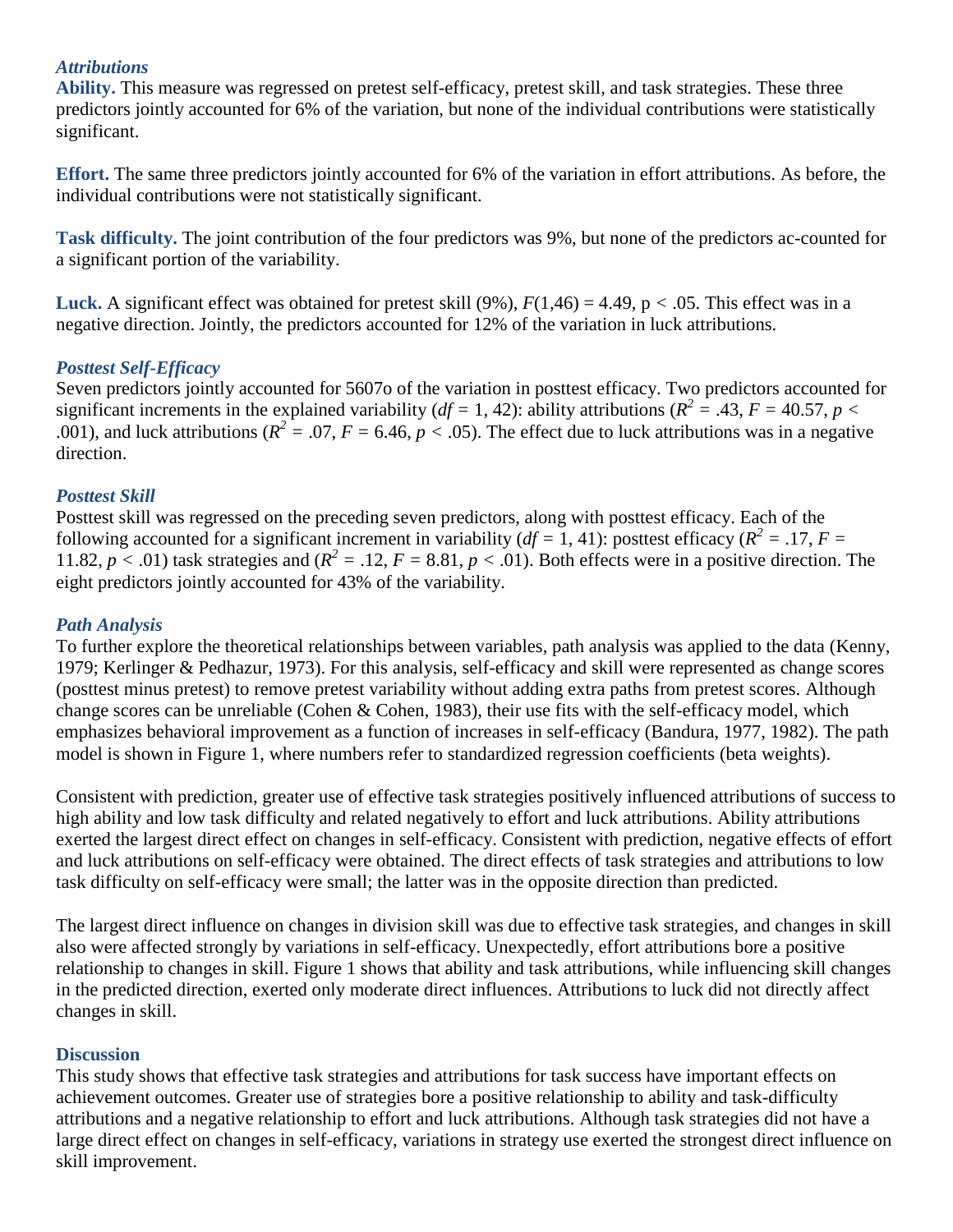An explanation for these findings is as follows. Students who believe that they can effectively employ task strategies ought to experience higher self-efficacy for performing well than those who doubt their capabilities to cognitively process task information. Self-efficacy is validated when students employ strategies while working on the task and observe their successes in solving problems. Successful problem solving is a prominent cue used to formulate ability attributions and is also associated with perceptions of lower task difficulty (Weiner, 1974). Problem-solving facility should lead students to place less emphasis on effort and luck as causes of success.

Effective use of task strategies had a much greater effect on skill development than on changes in self-efficacy. These results differ from those of Locke et al. (1983), who found roughly comparable effects of task strategy use on both self-efficacy and performance. One important difference between this study and that of Locke et al. is that attributions were not assessed in the latter study. Attributions are hypothesized to exert important effects on changes in self-efficacy (Bandura, 1977; Schunk, 1984). In the study here, it seems highly likely that, in addition to their direct effect, task strategies also influenced self-efficacy indirectly through attributions. For example, successful problem-solving can foster student beliefs of high task ability, and ability attributions exert strong effects on achievement expectancies (Fontaine, 1974; Frieze, 1980; McMahan, 1973; Weiner, 1979; Weiner et al., 1976).

The negative influence of effort attributions on self-efficacy is consistent with developmental evidence showing that ability attributions become increasingly important in explaining success, whereas effort as a causal factor declines in importance (Harari & Covington, 1981; Nicholls, 1978). Success attained with less perceived effort should promote self-efficacy more than when greater effort is required (Bandura, 1981).



#### Figure 1.-Path Model with Standardized Regression Coefficients

Path analysis showed that task-ease attributions exerted a small negative effect on changes in self-efficacy. This latter finding seems to contradict the idea that attributions of success to task ease enhance expectancies of future success (McMahan, 1973; Weiner et al., 1976); however, such a positive influence should be obtained only when subjects judge expectancies on the same or similar tasks (Weiner, 1983). When expectancy judgments are made on tasks of greater difficulty, the relationship of task-ease attributions to future expectancies becomes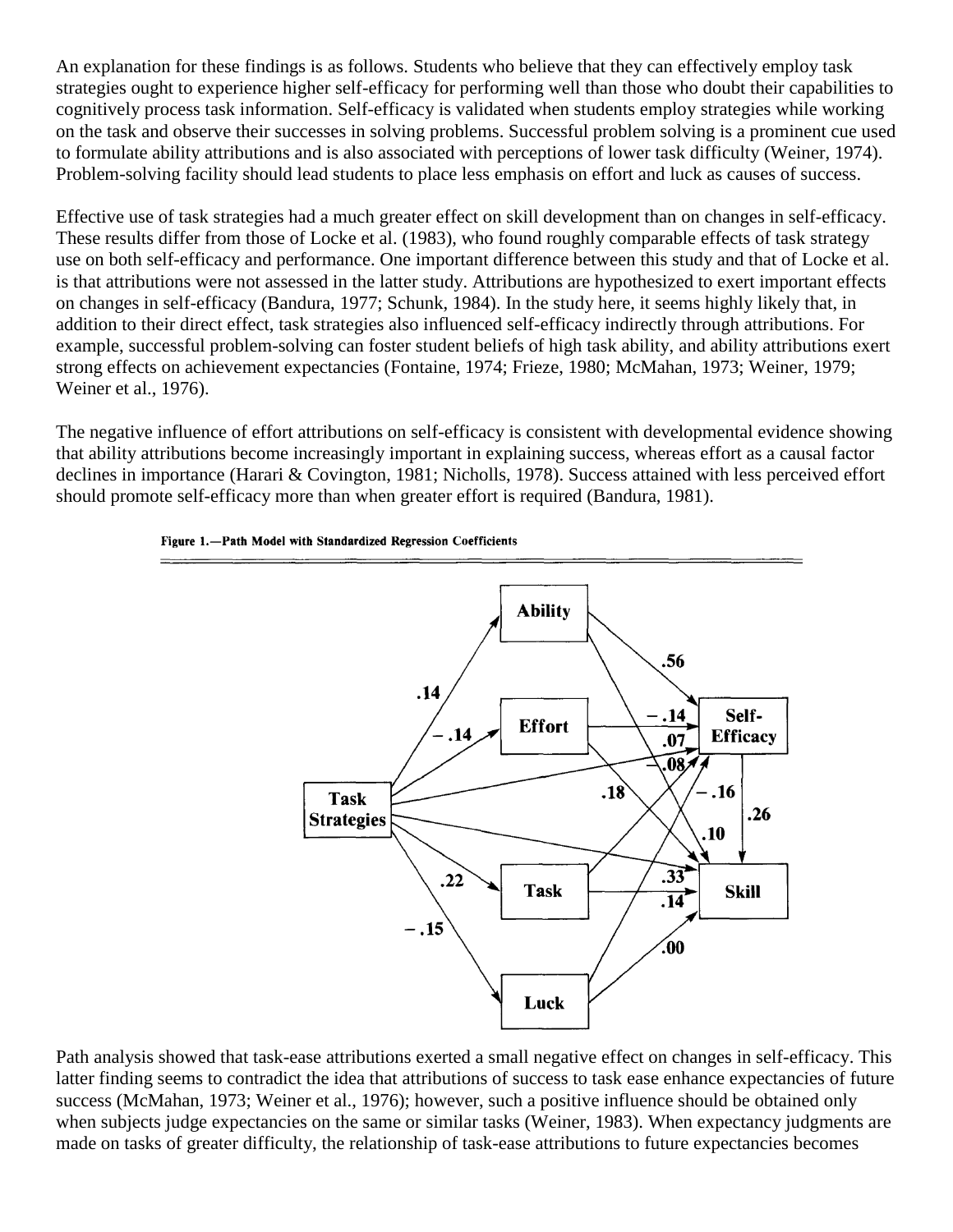problematic. In this study, half of the children's posttest self-efficacy judgments were on types of problems more complex than those solved during training.

This study supports the idea that, although self-efficacy is influenced by task performances, it is not a mere reflection of them (Schunk, 1984, 1985). Greater use of effective task strategies bore a small but positive relationship to subsequent efficacy judgments. Per-forming a task well does not guarantee that people will view themselves as highly capable, because self-efficacy is partially independent of cognitive skills (Bandura, 1984). The effects of task outcomes on self-efficacy depend on how they are cognitively appraised (Schunk, 1985). This study also supports the notion that perceptions of capabilities affect subsequent skillful performance (Covington & Omelich, 1979; Schunk, 1981). Personal expectations for success are viewed as important influences on behavior by a variety of theoretical approaches (Bandura, 1981; Covington & Omelich, 1979; Kukla, 1972; Schunk, 1984; Weiner, 1979).

It is interesting that the largest direct attributional effect on changes in skill was found for effort. It is possible that this effect was mediated by some variable not assessed such as persistence. Children who stressed effort as a cause of success may have persisted longer on the posttest and thereby solved more problems. This explanation is only suggestive because persistence was not assessed; however, prior research has shown that greater persistence during cognitive skill learning promotes skillful performance (Schunk, 1981).

The study here used verbalizations as data, a practice that has been questioned (Nisbett & Wilson, 1977). According to Ericsson and Simon (1980), however, verbalizing does not affect underlying cognitive processes when the information to be verbalized is already being attended to, such as when subjects talk aloud while performing a task. Further, when information to be verbalized is not in verbal form, performance may be slowed down and verbalizations may be incomplete, but the structure of the task performance remains largely unaffected. Given these considerations, it appears unlikely that the verbalizing here altered children's cognitive processes.

Further research might sample verbalizations during various phases of cognitive skill acquisition. Early in the course of learning, subjects might use a high proportion of ineffective task strategies, but later on they should employ correct strategies more often. Collecting efficacy judgments as well at various points during skill acquisition could determine how well changes in self-efficacy correspond to skill improvement and predict effective strategy use.

The results of this study have implications for teaching. Although teachers instruct students in problem-solving strategies, it is important that students systematically employ strategies while working at tasks. One means of promoting such use is to emphasize strategy importance, that is, that consistent use of strategies can benefit students' performances on different tasks (Kennedy & Miller, 1976). Research shows that conveying strategy importance to students improves their motivation, self-efficacy, and mathematical skill development (Schunk & Gunn, in press). In Schunk and Gunn, importance was conveyed with information that consistent strategy use helped other students solve problems. It also is possible for teachers to convey importance through verbal feedback that links students' problem-solving progress with strategy use (e.g., "You're doing well because you're following the steps in the right order").

The findings here are consistent with the idea that ability attributions exert stronger effects on performance expectancies than do effort attributions once children begin to form distinct conceptions of ability and effort (Harari & Covington, 1981; Nicholls, 1978). Research also demonstrates that attributional feedback linking children's learning with attributions can have important effects (Schunk, 1984). For example, teacher verbal feedback that attributes students' successes to their abilities (e.g., "You're good at this") leads to higher motivation, self-efficacy and skill development than feedback linking successes to effort (e.g., "You've been working hard") (Schunk, 1984). When children learn a task readily, ability feedback for their early successes promotes achievement outcomes better than ability feedback for later successes (Schunk, 1985). Teachers who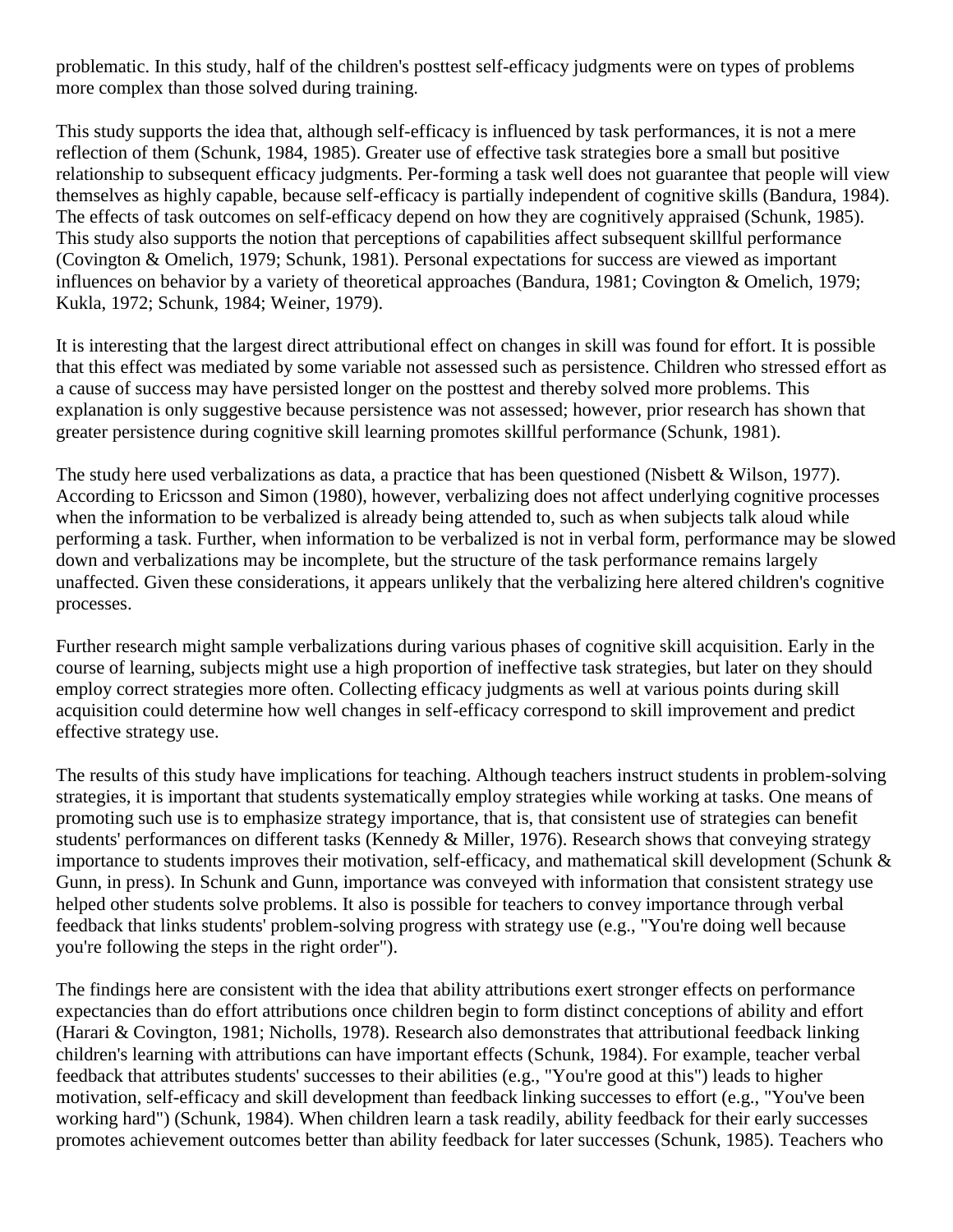judiciously deliver attributional feedback during classroom learning activities may help to develop students' skills and self-efficacy for applying them.

# **REFERENCES**

Bandura, A. (1977). Self-efficacy. Toward a unifying theory of behavioral change. *Psychological Review, 84,*  191-215

Bandura, A. (1981). Self-referent thought A developmental analysis of self-efficacy In J. H. Flavell & L. Ross (Eds.), *Social cognitive*

*development: Frontiers and possible futures* (pp 200-239). Cam-bridge, England: Cambridge University Press. Bandura, A. (1982). Self-efficacy mechanism in human agency *American Psychologist, 37,* 122-147

Bandura, A (1984). Recycling misconceptions of perceived self-efficacy. *Cognitive Therapy and Research, 8,*  231-255

Cohen, J., & Cohen, P (1983). *Applied multiple regression/ correlation analysis for the behavioral sciences*  (2nd ed.). Hillsdale, NJ Erlbaum.

Corno, L , & Mandinach, E. B (1983) The role of cognitive engagement in classroom learning and motivation. *Educational Psychologist, 18,* 88-108.

Covington, M. V , & Omelich, C. L (1979). Are causal attributions causal? A path analysis of the cognitive model of achievement motivation. *Journal of Personality and Social Psychology, 37,* 1487-1504

Dansereau, D (1978). The development of a learning strategies curriculum In H. F. O'Neil, Jr. (Ed ), *Learning strategies* (pp 1-29). New York. Academic Press.

Diener, C. I., & Dweck, C S. (1978). An analysis of learned helplessness: Continuous changes in performance, strategy, and achievement cognitions following failure. *Journal of Personality and Social Psychology, 36,* 451- 462.

Encsson, K. A., & Simon, H. A (1980). Verbal reports as data. *Psychological Review, 87,* 215-251 Fontaine, G. (1974). Social comparison and some determinants of expected personal control and expected performance in a novel task situation. *Journal of Personality and Social Psychology, 29,* 487-496.

Frieze, I. H. (1980). Beliefs about success and failure in the class-room. In J. H. McMillan (Ed ) *The social psychology of school learning* (pp. 39-78). New York: Academic Press.

Baran, 0, & Covington, M. V. (1981). Reactions to achievement behavior from a teacher and student perspective: A developmental analysis *American Educational Research Journal, 18,* 15-28.

Kennedy, B A , & Miller, D. J. (1976) Persistent use of verbal rehearsal as a function of information about its value *Child Development,* 47,566-569

Kenny, D A. (1979) *Correlation and causality.* New York: Wiley Kerlinger, F. N., & Pedhazur, E. J. (1973). *Multiple regression in*

*behavioral research.* New York Holt, Rinehart & Winston. Kukla, A. (1972). Foundations of an attributional theory of performance. *Psychological Review, 79,* 454-470

Locke, E A., Zubntsky, E., & Lee, C. (1983). *The effect of self-efficacy, goals and task strategies on task performance* Unpublished manuscript, University of Maryland.

McMahan, I D. (1973) Relationships between causal attributions and expectancy of success *Journal of Personality and Social Psychology, 28,* 108-114.

Nicholls, J G (1978). The development of the concepts of effort and ability, perception of academic attainment, and the understanding that difficult tasks require more ability *Child Development, 49,* 800-814.

Nisbett, R. E , & Wilson, T. D. (1977). Telling more than we can know. Verbal reports on mental processes. *Psychological Review, 84,* 231-259.

Peterson, P L , Swing, S. R., Braverman, M. T , & Buss, R. (1982). Students' aptitudes and their reports of cognitive processes during direct instruction. *Journal of Educational Psychology,* 74,535-547

Resnick, L B (1981) Instructional psychology. *Annual Review of Psychology, 32,* 659-704

Schunk, D H. (1981). Modeling and attributional effects on children's achievement A self-efficacy analysis. *Journal of Educational Psychology, 73,* 93-105

Schunk, D H. (1984). Self-efficacy perspective on achievement behavior. *Educational Psychologist, 19,* 48-58 Schunk, D. H (1985). Self-efficacy and classroom learning *Psychology in the Schools, 22,* 208-223